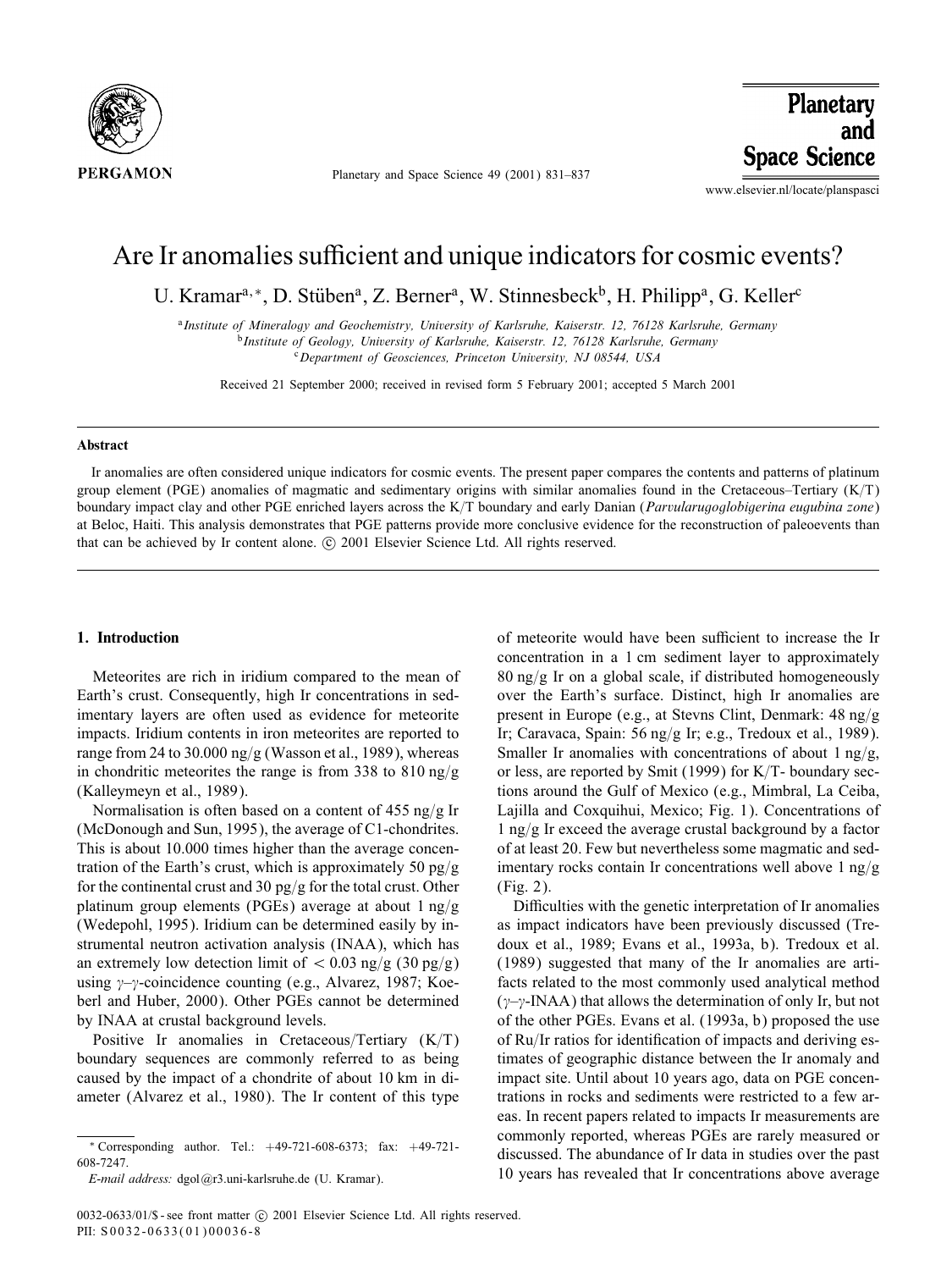

Fig. 1. Ir concentrations in the K/T-sites at Caravaca/Spain  $(1)$ , Stevens Clint/Denmark (1), Raton Basin/New Mexico (2), Petriccio (3), and Gubbio (3)/Italy, Brazos/Texas (4), Mimbral (4), La Ceiba (4), Coxquihui (4)/Mexico, Beloc/Haiti (5), ODP 1049A (4). (Data from: (2) Gilmore et al. (1984); (3), Alvarez (1987); (1) Tredoux et al. (1989); (5), Jehanno et al. (1992); (4), Smit (1999)).



Fig. 2. Ir-concentrations in common magmatic and sedimentary rocks in comparison to K/T-sections. M = mantle (1),  $MORB = Mid Ocean Ridge Basalts (2a-c), OFB = Ocean Flood basalts$ (3), CFB (4) = continental flood basalts, KOM = komatiitic basalts<br>
(5), KS = Kupferschiefer (6), BS = Black shales (6), (5), KS = Kupferschiefer (6), BS = Black shales (6), Sulph = sulphides and sulphates (6),  $PS$  = pelagic sediments (6), DS = Deep sea sediments (6), MnCr = hydrogenetic Mn-crusts (7). (Data from: (2a), Hamlyn et al. (1985); (3), Greenough and Fryer (1990); (2b), Fryer and Greenough (1992); (6), Sawlowicz (1993); (2c), Simonov and Lapukhov (1995); (1), McDonough and Sun (1995); (5), Rehkämper et al. (1999); (7), Stüben et al. (1999); (4), Philipp et al. (2001)).

crustal background are not as rare as previously believed, but occur in rocks of certain stages of magmatic evolution or in the sedimentary record under special sedimentation conditions. The present paper focuses on different depositional mechanisms that can lead to anomalous Ir concentrations in sedimentary sequences. Understanding these depositional mechanisms is helpful for the interpretation of low level Ir anomalies ( $\lt$  5 ng/g) as evidence of impact origin, when no other supporting evidence is present. Nevertheless, in interpreting the Ir data, not only the absolute peak level of

the concentrations, but also the total Mux of Ir in a given stratigraphic sequence has to be considered.

#### 2. Ir contents of magmatic and sedimentary rocks

According to Barnes et al. (1988), the average Ir concentration of the Earth's mantle is  $4.4 \text{ ng/g}$ . However, measured Ir concentrations in most mantle-derived rocks are in the order of 0.1 ng/g or below (Barnes et al., 1985). For instance, MORB type basalts of the Mid Atlantic Ridge have generally very low Ir contents  $(< 0.02$  ng/g; Hamlyn et al., 1985). In Indian Ocean MORB Ir values average at  $0.116$  ng/g (Fryer and Greenough, 1992). Simonov and Lapukhov (1995) reported values of up to  $10$  ng/g Ir in MORB. Deccan trap flow basalts have a very low Ir content  $(<$  27 pg/g), whereas the "intertrappean" sediments (clays, marls and ashes) average at 50 pg/g, with maximum values of approximately 120 pg/g (Rocchia et al., 1988; Bhandari et al., 1993). Crocket (1981) reported on Deccan and Karroo floodbasalts that contain an average of 0.092 ng/g Ir. Continental flood basalts from Greenland average  $0.3$  ng/g Ir for sulphur-saturated melts, but undersaturated melts exist which average at  $1.5$  ng/g and reach maximum values above 5 ng/g Ir (Fig. 2; Philipp et al., 2001). Ocean flood basalts have concentrations of 0.1–0.3 ng/g (Greenough and Fryer, 1990). Concentrations in basalts from Iceland and La Reunion average at  $0.2$  ng/g Ir, whereas komatiitic basalts have concentrations between 1 and 4 ng/g Ir (Rehkämper et al., 1999). The latter are generally produced from melts that are undersaturated in sulphur. Barnes et al. (1997) report that Fe-rich sulphides in intraplate basalts are enriched in Ir, Os, Ru and Rh, (up to  $400$  ng/g Ir) as compared to Cu-rich sulphides that are enriched in Pt, Pd and Au, but have relatively low Ir concentrations (approx. 20 ng/g Ir).

Iridium in sedimentary rocks originates from extraterrestrial matter, continental weathering and volcanism. The extraterrestrial Ir-flux was estimated to be  $7-13$  ng/cm<sup>2</sup>/myr<sup>1</sup> (Kyte and Wasson, 1986). Sedimentary rocks are generally low in Ir ( $\sim$  20 pg/g), but sediments rich in organic matter and sulphides reach Ir concentrations of the same order of magnitude as the  $K/T$  sections (e.g., Mimbral:  $0.8 \text{ ng/g }$  Ir), for example the Permian Kupferschiefer in Poland (2.1 ng/g Ir; Pfeifer et al., 1997), the "Rote Fäule" from Kupferschiefer in Poland (11 to  $67 \text{ ng/g}$  Ir; Bechtel et al., 2001) and sulphides from black shales  $(1.7 \text{ ng/g Tr};$ Sawlowicz, 1993). In sediments from deep sea environments Ir of cosmic origin may be enriched hydrogenetically up to 500 pg/g indicating low sedimentation rates (Kyte et al., 1993; Sawlowicz, 1993), thus the Ir concentration in sediments is being used as a tracer for sedimentation rates (Bruns et al., 1996). Iridium concentrations in hydrogenetic manganese crusts range from 3 to 10 ng/g (Stüben et al., 1999). These concentrations are of the same order of magnitude as impact-induced Ir anomalies at the  $K/T$  boundary (e.g., the Red Layer).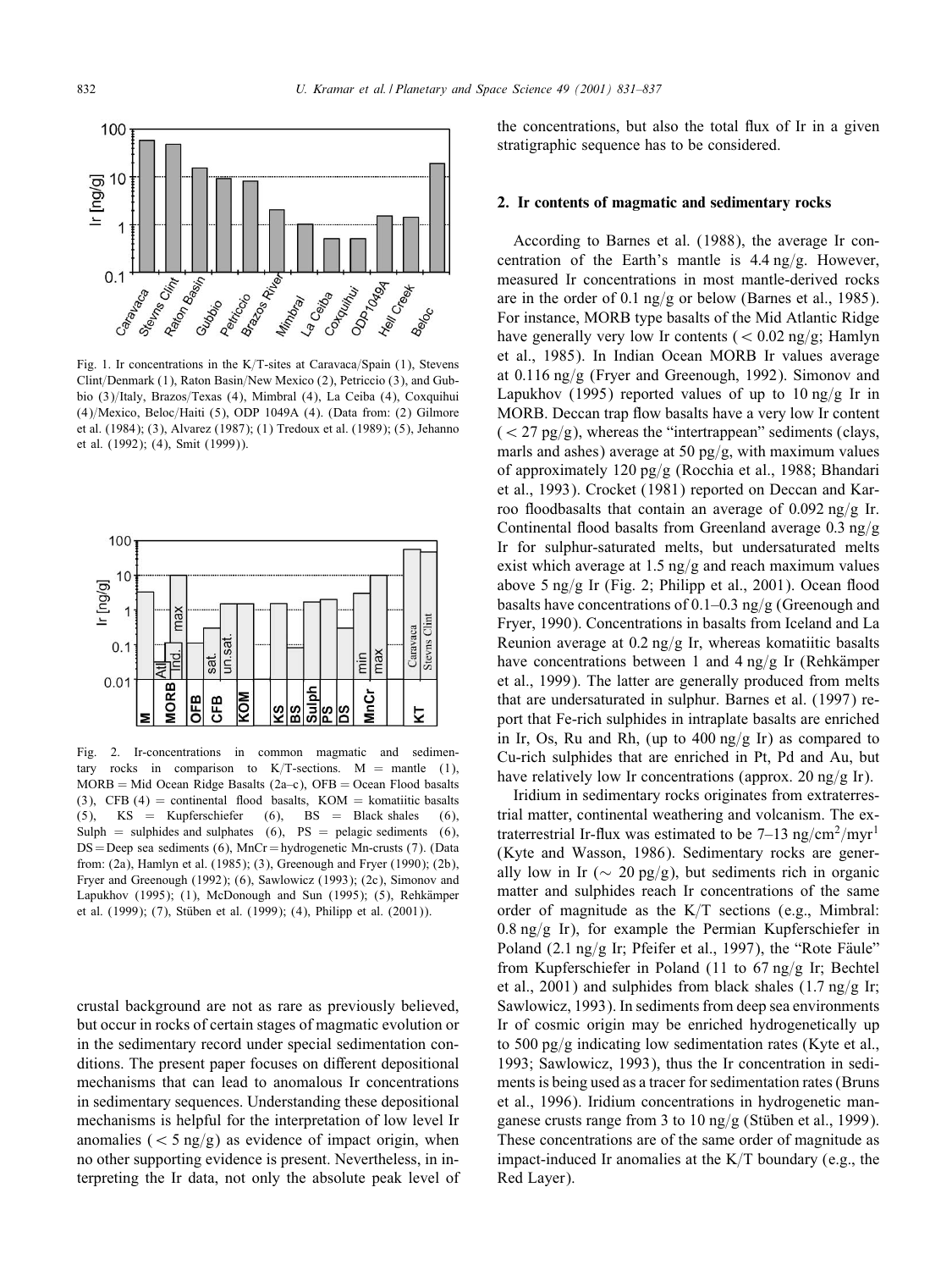

Fig. 3. Generalised and simplified behaviour of PGEs during magmatic and sedimentary evolution.

#### 3. General chemical characterisation of PGEs

In a general sense, Ru, Rh and Pt behave chalcophile and siderophile, whereas Pd acts more like chalcophile elements (Campell et al., 1983; Copobianco and Drake, 1990; Peach et al., 1990, 1994, 1995; Copobianco et al., 1994), and Ir and Os like lithophile (Amossé and Alibert, 1993; Brügmann et al., 1987) (Fig. 3). As a result of this different chemical behaviours, the PGE distribution patterns are modified during endogenic (magmatic) and exogenic evolution. Normalised to CI chondrites, rock material from the Earth's mantle (McDonough and Sun, 1995), iron-meteorites (Sawlowicz, 1993; Kalleymeyn et al., 1989) and chondrites (e.g., Evans et al., 1993b; Wasson et al., 1989) show similar flat PGE patterns, but have ranges at different levels (between 0.001 and 1000-fold chondrite values).

The PGE distribution during magmatic evolution is mainly linked to the sulphur cycle (Keays, 1995). During the evolution from primitive to more evolved magmas, chondrite-normalised Ru, Rh, Pt and Pd tend to become increasingly enriched, as compared to Ir (Barnes et al., 1985; Keays, 1995). During differentiation of mantle-derived magmas by fractional crystallisation, the PGE distribution is largely controlled by the degree of sulphur saturation in the melt. In melts that are undersaturated in sulphur, Pd and Pt are incompatible elements that will be enriched, whereas Ir and Ru are compatible and will be depleted (Keays, 1995). In sulphur-saturated melts, Pd and Pt are preferentially partitioned into sulphides due to their high partition coefficient (D[Pt, Pd]<sub>sulphide-silicate</sub> ~ 10<sup>4</sup>). Gravity settling of the sulphides depletes the PGEs in the residual silicate magma (Philipp et al., 2001). Chondrite-normalised PGE values for sulphur-saturated flood-basalts show increasing trends from  $6 \times 10^{-4}$  for Ir to  $4 \times 10^{-3}$  for Pd. The PGE patterns of floodbasalts from undersaturated melts are quite similar at higher values, and Ir contents average around the same level as observed for samples from the Brazos  $K/T$ boundary (Smit, 1999; Philipp et al., 2001) (Fig. 4).

During hydrothermal processes, Ir as well as other PGEs are enriched in altered basalts and in sulphate condensates from volcanic exhalations (Crocket, 2000). For instance, Ir is drastically enriched in sulphate condensates as compared to Pd (19.6 ng/g Ir; 6.9 ng/g Pd). In high temperature sulphate condensates highest Ir concentrations are observed in

condensation experiments between  $250^{\circ}$ C and  $600^{\circ}$ C (after Crocket, 2000). Iridium and Pd are considered to be dissolved in volcanic gases as  $IrO<sub>3</sub>$  and  $PdCl<sub>2</sub>$ , respectively (Crocket, 2000).

In the sedimentary cycle, PGEs are removed from the water column by precipitation and co-precipitation with (bacterial) iron oxides and sulphides as well as by scavenging in ferromanganese phases (Wallace et al., 1990; Colodner et al., 1992; Sawlowicz, 1993; Anbar et al., 1996; Stüben et al., 1999). Secondary enrichment occurs during diagenesis of PGEs by remobilisation and redox-controlled re-precipitation (Evans et al., 1994; Piestrynski and Sawlowicz, 1999). Sediments rich in sulphur and/or organic matter, such as the Kupferschiefer or other black shales, can be enriched in PGEs. During diagenesis PGEs are fractionated according to their chalcophile behaviour (Sawlowicz, 1993). In hydrogenous manganese crusts the more siderophile PGEs are typically enriched due to scavenging by ferromanganese phases (Anbar et al., 1996; Stuben + et al., 1999) (Fig. 4).

#### 4. Case study: Multiple PGE anomalies at Beloc, Haiti

# *4.1. Geology*

Three K/T boundary sections  $\approx 1$  km from the village of Beloc, Haiti, about 200 and 300 m apart and located on a steep slope, were investigated. The lithology and biostratigraphy of these sections is detailed in Stinnesbeck et al. (1999) and Keller et al. (2001). The three sections can easily be correlated from outcrop to outcrop, and various lithologically distinct layers are exposed over a visible distance of about 60 m. One of these sections (B2) has previously been described by Maurrasse and Sen (1991). The most expanded section (B3) was selected to establish a PGE profile. This section includes a 30 cm thick limestone of latest Maastrichtian age, and 200 cm of sediments of the early Danian *Parvularugoglobigerina eugubina* zone. The Danian sediments consist of spherule-rich layers, bioclastic limestones and pelagic lime-mudstones. The sediments are separated from the underlying late Maastrichtian limestone by an erosional surface marking disconformity. The spherule-rich layer contains evidence of reworked sediments, including common to abundant subrounded clasts of Maastrichtian limestone. The  $K/T$  transition is identified based on the first appearance of Danian species above the disconformity and at the base of the spherule-rich layer (Keller et al., 2001). Within the section four characteristic horizons (Marker Units MU1 to MU4) can be identified within the early Danian *P. eugubina* zone (Fig. 5, Keller et al., 2001):

• MU1 (Marker Unit 1) includes the basal 10–20 cm of the spherule-rich deposit that overlies the  $K/T$  disconformity.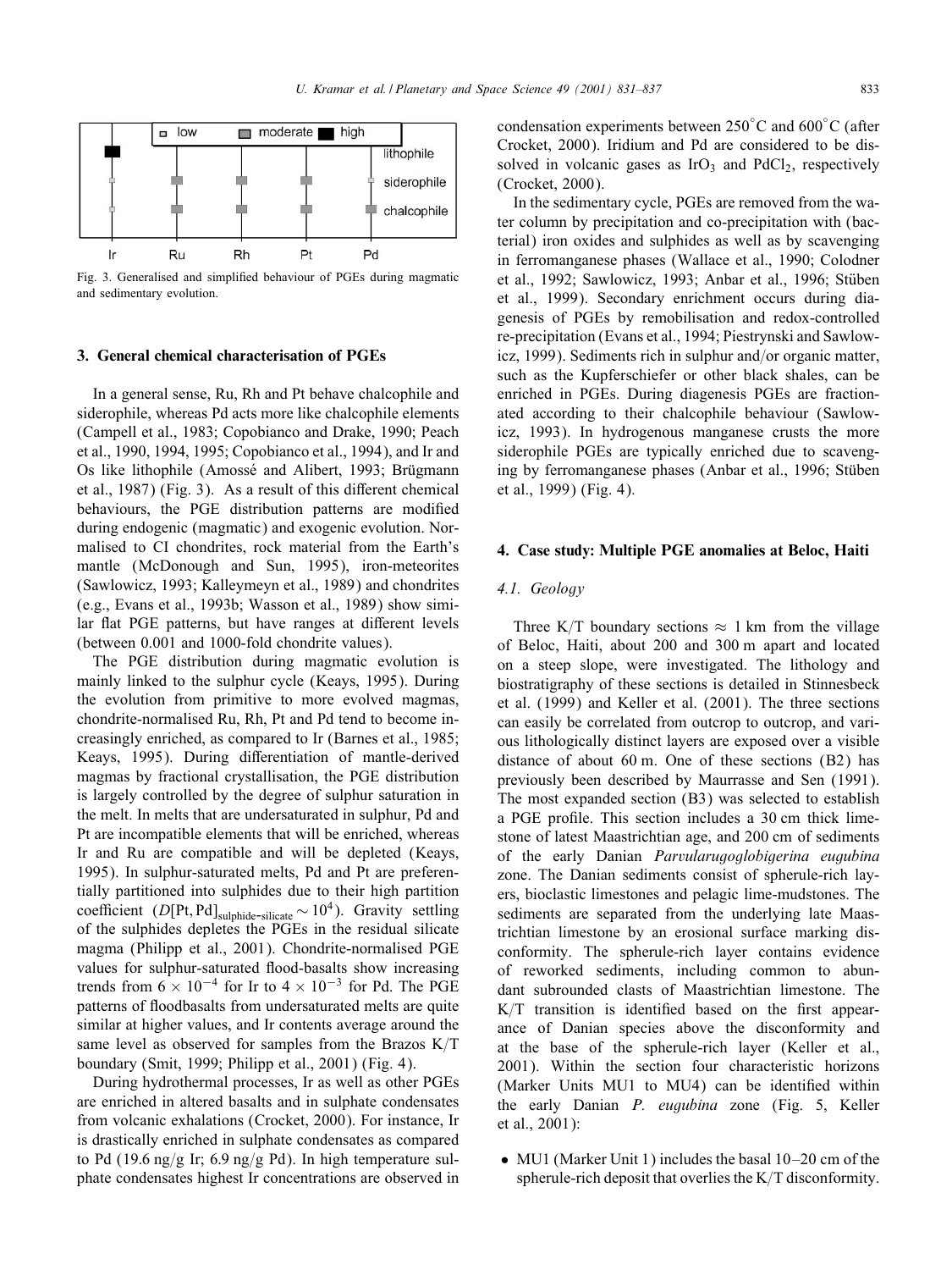

Fig. 4. Chondrite-normalised PGE patterns of magmatic (continental Mood basalts (1) and rift-related volcanics (2)) sedimentary rocks (Kupferschiefer (3), sulphides, black shales (4), deep sea and pelagic sediments (3), hydrogenetic manganese crusts (5)) in comparison to  $K/T$  sections from Caravaca/Spain (6) and Stevns Clint/Denmark (6). (Data from: (2), Borg et al. (1988); (6) Tredoux et al. (1989); (4) Sawlowicz (1993); (3) Pfeifer et al. (1997);  $(5)$  Stüben et al.  $(1999)$ ;  $(1)$  Philipp et al.  $(2001)$ ).



Fig. 5. Lithological section and chondrite-normalised Ir, Pd and Pt contents in the K/T-transition at Beloc  $3/H$ aiti.

This layer is characterised by abundant spherules that are altered to blocky calcite and smectite.

- MU2 is a spherule layer at 70–80 cm above the base of the section and contains abundant black glass spherules.
- MU3 is a grev-green 2 cm thick shale with a thin rust-coloured layer that overlies the spherule-rich deposit at 100 –102 cm from the base of the section. This layer contains a PGE anomaly and is labelled as the "lower PGE anomaly".
- MU4 is a thin rust-coloured layer with abundant amphiboles and situated within a pelagic limestone at 150 cm from the base of the section. This rust-coloured layer contains another PGE anomaly that has been labelled as "upper PGE anomaly".

A total of 50 cm of sediments separate MU3 and MU4. The lower 10 cm consist of alternating pelagic limestones and bioclastic limestones, whereas marly limestone with rare bioclastic limestone lenses form the upper 40 cm. The marly limestones show no signs of intense reworking or bioturbation.

# *4.2. Material and methods*

A total of 28 samples were selected for PGE-analysis from the B3 section. About 30 g of each sample was dried at 105◦ C, mixed with 30 g of sodium carbonate, 100 g of sodium tetraborate, 10 g of nickel powder, 7:5 g of sulphur and  $5-10$  g of diatomite. The mixture was then fused for 1 h at 1140◦ C. The resulting melt segregates by liquation, leading to a Ni-sulfide phase ("Ni-button" or "regulus") which collects and concentrates the PGEs. After cooling, the regulus was crushed and its bulk (NiS) dissolved in HCl<sub>conc</sub>. After filtration through a PTFE-membrane filter, the part of the residue containing the PGEs was dissolved in a mixture of  $H_2O_2$  and  $HCl_{conc}$ . Undissolved particles were retained by filtration through a filter paper (white band quality). The solution containing the PGEs was slowly dried and taken up with  $1\%$  HNO<sub>3</sub> in 10 ml flasks. All chemicals used in the fire assay step were of reagent grade, those used in the digestion of the PGEs were of suprapure grade. PGEs were measured by ICP-MS.

Accuracy was checked by means of WPR-1 and SARM-7 standard reference materials. Based on reference samples analysed in the lab over several years, recovery was estimated to be better then 85%, which is in the range of the efficiency usually obtained by NiS fire assay (Date et al., 1987; Reddi et al., 1994; Zereini et al., 1994). Detection limits are 0.05 ng/g Ir, 0.1 ng/g Rh, 0.4 ng/g Pd and 0.4 ng/g Pt. Detection limits are mainly dependent on blanks of the NiS-fire assay.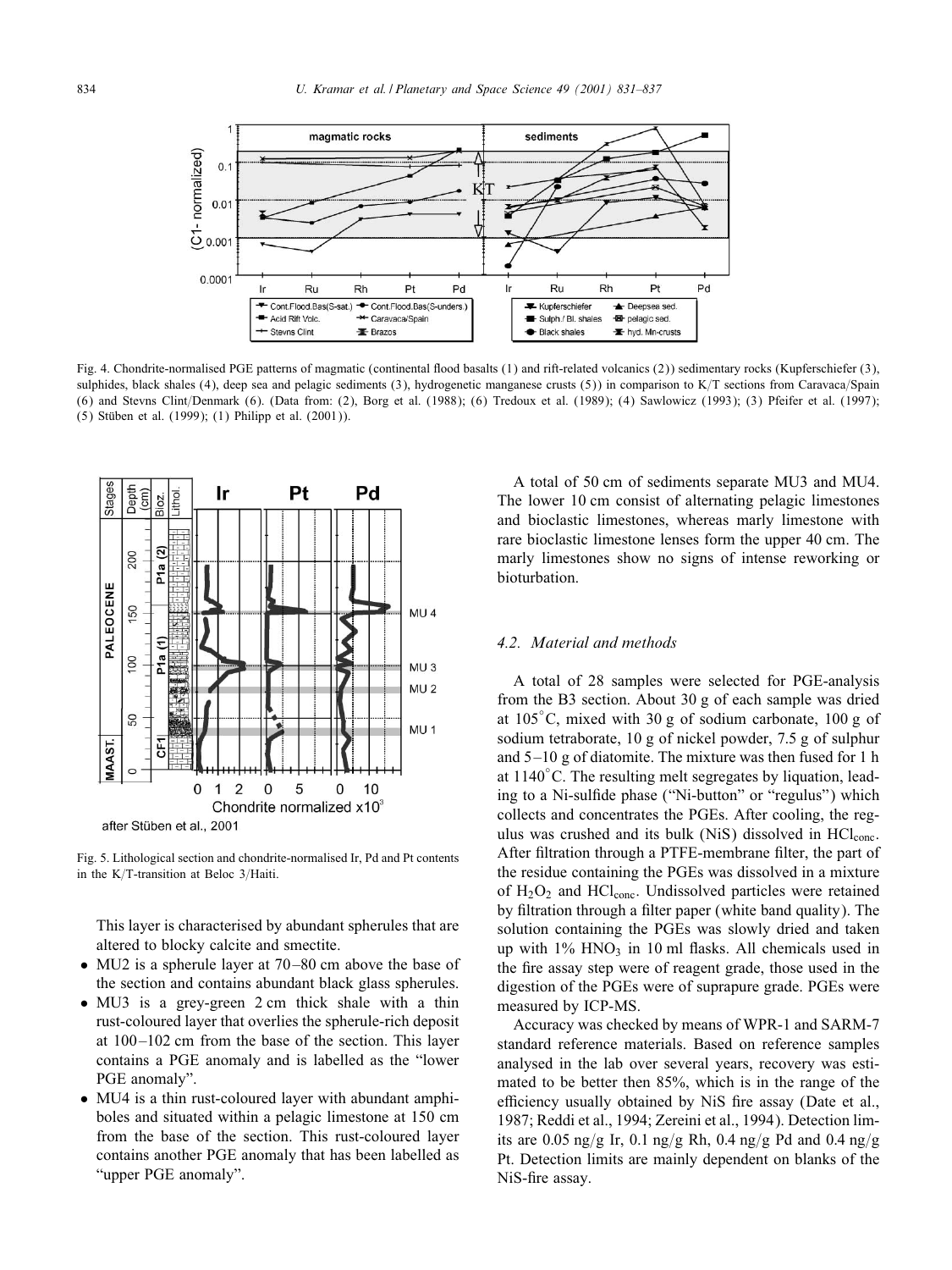# *4.3. Results*

The PGE concentrations of the B3 samples display differences of nearly two orders of magnitude. The lowest PGE concentrations are observed in the Maastrichtian interval (basal 30 cm, 0.050 ng/g Ir, 0.2 ng/g Rh,  $<$  0.5 ng/g Pt and  $1$  ng/g Pd) and represent background values for marine carbonates. Above the  $K/T$  disconformity, Ir increases slightly to 0.2 ng/g, whereas Pt, Rh and Pd remain at low levels. In the rust coloured layer of MU3 (102 cm); Ir is enriched 20 fold, as compared to local Maastrichtian background values, though the other PGEs are only slightly enriched. Iridium contents tail below and above this layer. In the limestones above, Ir decreases to  $0.2-0.3$  ng/g, but is still slightly higher than in the Maastrichtian limestones.

A second PGE anomaly is observed in the grey-green shale and rust-coloured layer of MU4. In this layer, Ir is only enriched by a factor of two, as compared to the marls below and above, whereas Pt is enriched to 6 ng/g and Pd to 9 ng/g. In the overlying limestones the PGE concentrations decrease to 0.2 ng/g Ir, 0.7 ng/g Pt and 2.8 ng/g Pd.

#### *4.4. Discussion*

The PGE profile displays two clear anomalies plus a minor enrichment at the base of the spherule layer above the  $K/T$  disconformity. The two anomalies display distinct, but different, patterns (Stüben et al., 2001). In the lower anomaly (MU3, Fig. 5) that directly overlies the top of the spherule-rich layer containing black glass, the chondrite-normalised PGE pattern is roughly chondritic (Ir:  $2.2 \times 10^{-3}$ , Pt:  $2.1 \times 10^{-3}$ , Pd:  $4.5 \times 10^{-3}$ ). This contrasts with the PGE pattern from the upper anomaly and the rest of the section. The increased values for Pd can be explained by the overprint of a normal sedimentary PGE pattern, in addition to a meteoritic signature. The upper anomaly MU4  $(Fig. 5)$  is completely different. The chondrite-normalised PGE pattern of this unit shows increasing values from Ir to Pd (Ir:  $1.2 \times 10^{-3}$ , Pt:  $6 \times 10^{-3}$ , Pd:  $14.7 \times 10^{-3}$ ) that indicates similarity to ocean floor basalts, Kilauea basalts, or rift related volcanic rocks (Crocket, 2000; Rehkämper et al., 1999). A magmatic origin of this bentonite layer is also indicated by the presence of abundant amphiboles (Stinnesbeck et al., 1999).

The PGE patterns of both layers (MU3 and MU4) are significantly different. Lithologically they are separated by 50 cm of horizontally layered marly limestones that show no indication for reworking or bioturbation. It is therefore unlikely that the upper PGE anomaly resulted from reworking of the lower Ir anomaly. During late Cretaceous and early Tertiary, Haiti (southern Hispaniola) was part of the Caribbean arc that was tectonically active (Pindell and Barrett, 1990). Extensive arc and subduction-related volcanic and magmatic activity, associated with the production of tuff and pyroclasts, occurred in the area (Pindell and Barrett,

1990). Scott et al. (1999) report the presence of PGE-bearing ultramafites of "middle" and late Cretaceous age in Jamaica and Tobago; both these localities were located close to Haiti during the late Maastrichtian and early Paleocene (Pindell and Barrett, 1990). In Jamaica, the ultramafites are present in a dismembered ophiolite, whereas in Tobago they are part of an arc-related intrusion. These PGE-bearing rocks suggest that mantle heterogeneities existed below the Caribbean Plate with local PGE enrichments. Similar mantle heterogeneities with PGE enrichments have been described from the Ivrea Zone of the Italian Alps (e.g., Garuti et al., 1997) and from the Indian Ocean MORB (Fryer and Greenough, 1992).

Recent investigations of PGE distributions in magmatic rocks indicate that sulphur undersaturated magmas with higher Ir and PGE concentrations exist during magmatic evolution. The majority of magmatic and sedimentary rocks have Ir and PGE concentration ranges compatible with crustal background values. Nevertheless, a small but significant part of the magmatic and sedimentary rocks contains Ir concentrations of the same order of magnitude as observed in low-level anomalies at the  $K/T$  boundary (e.g., Mimbral). There is little doubt that the major Ir anomalies at the  $K/T$  (e.g. Stevns Clint, Denmark, Caravaca, Spain) originated from the impact of a meteorite. These major Ir-anomalies are characterised by Mat chondrite-normalised PGE patterns. However, the small Ir-anomalies, especially from areas of extensive contemporaneous magmatic activity (such as Caribbean region), as well as sediment horizons rich in sulphides or iron and/or manganese oxides, have to be critically evaluated in the context of PGE distribution patterns and other impact markers. Iridium cannot be used as sole evidence for impact events.

# 5. Conclusions

Two PGE anomalies are present in early Danian sediments of the B3 section of Beloc and they most likely resulted from different sources. The lower anomaly (MU3) is within a thin rust-coloured clay layer directly overlying the spherule-rich layer in the lower part of the *Parvularugoglobigerina eugubina* zone of the early Danian. This anomaly is Ir-dominated and compatible with an impact as indicated by the flat PGE pattern.

The upper PGE anomaly is in the upper part of the *P. eugubina zone* in the early Danian (MU4), approximately 50 cm above the MU3 Ir anomaly. This PGE anomaly is characterised by Pt and Pd enrichments, but has low Ir values, and cannot be explained by an impact of a meteorite or by sediment reworking from the Ir anomaly below (MU3). The PGE pattern is similar to basalts derived from sulphur-undersaturated melts. A non-impact origin of the anomaly in this layer is also supported by the presence of amphiboles, zeolites and clay minerals.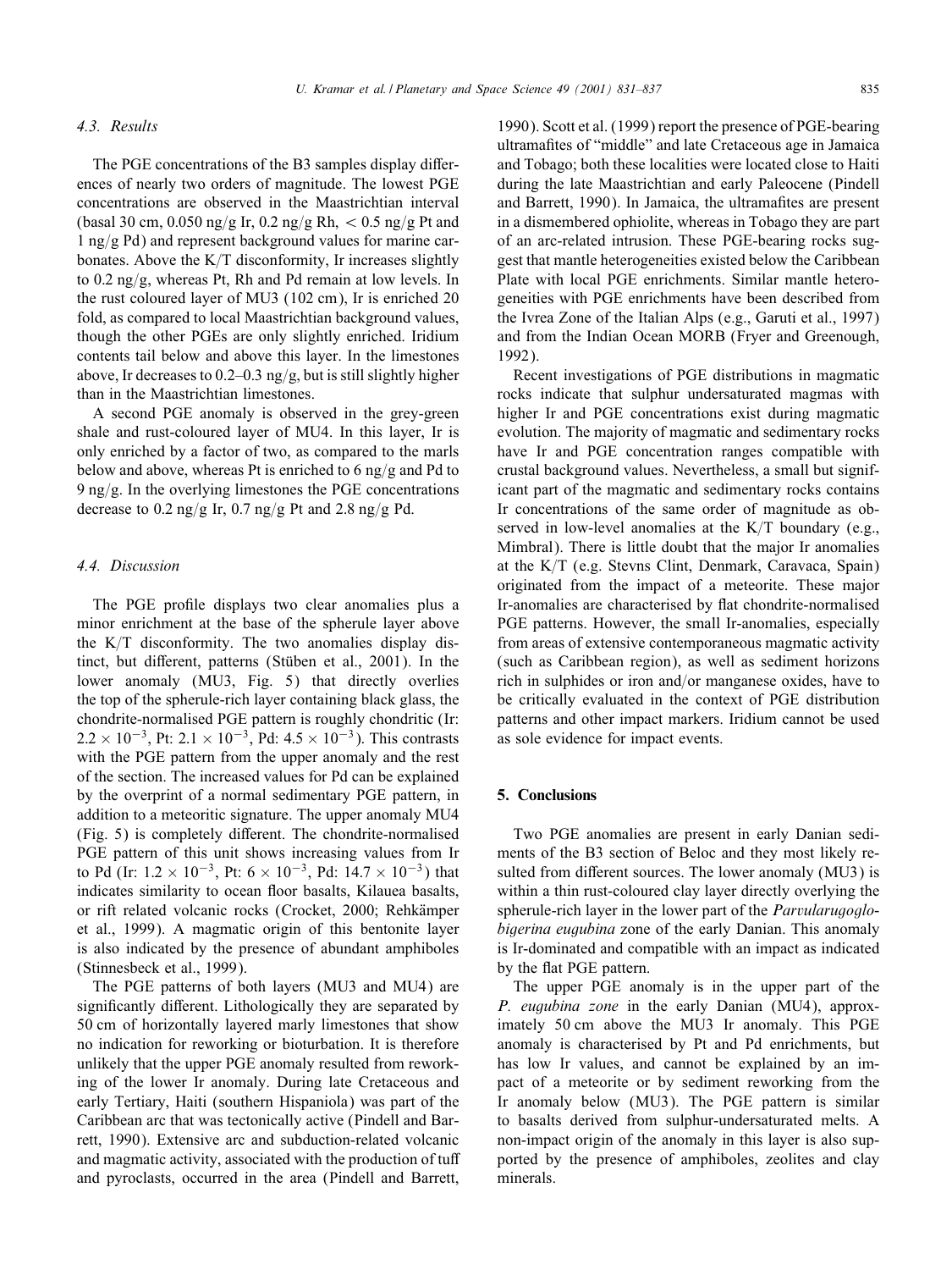During late Cretaceous and early Tertiary extensive volcanism took place in the entire Caribbean region. PGE-bearing ultramafites of "middle" and late Cretaceous age are known from the neighbouring Caribbean islands of Jamaica (dismembered ophiolites) and Tobago (arc related magmatism) (Scott et al., 1999). The occurrence of PGE-enriched magmas, ashes, tuffs or alteration products is therefore not surprising. Consequently, we propose a volcanic origin for the upper early Danian PGE anomaly.

The Haiti study shows that small Ir anomalies cannot be used as sole evidence in support of meteorite impacts. Ir anomalies have to be critically evaluated within the context of the overall PGE distribution pattern, the contemporaneous magmatic activity of the region, as well as possible enrichment of sediment horizons by sulphides, iron and manganese oxides.

# Acknowledgements

This study was supported by the Deutsche Forschungsgemeinschaft (grants Sti128/2-1 to 2-4, and Stu 169/10-1), and the Swiss National Fund (grant 8220-028367). The laboratory assistance of F. Lindenmaier and R. Gehann in the analysis of the PGE, is greatly acknowledged. We thank the unknown reviewers for their comments.

#### References

- Alvarez, L.W., 1987. Mass extinctions caused by large bolide impacts. Phys. Today, 40(7), 24 –33.
- Alvarez, L.W., Alvarez, W., Asaro, F., Michel, H.V., 1980. Extraterrestrial sources for the Cretaceous–Tertiary extinction. Science 208, 1095–1108.
- Amossé, Alibert, 1993. Partitioning of iridium and palladium between metals and silicate melts: evidence for passivation of the metals depending on  $f_{O2}$ . Geochim. Cosmochim. Acta 57, 2395–2398.
- Anbar, A.D., Wasserburg, G.J., Papanastassiou, D.A., Andersson, P.S., 1996. Iridium in natural waters. Science 273, 1524–1528.
- Bhandari, N., Gupta, M., Shukla, P.N., 1993. Deccan volcanic contribution of Ir and other trace elements near the K/T boundary in India. Chem. Geol. 103, 129–139.
- Barnes, S.-J., Byd, R., Korneliussen, L.-P., Often, M., Pedersen, R.B., Robins, B., 1988. The use of mantle normalization and metal ratios in discriminating between the effect of partial melting, crystal fractionation and sulphide segregation on platinum group elements, gold, nickel and copper: examples from Norway. In: Prichard, H.M., Potts, P.J., Bowle, J.F.W., Cribb, S.J. (Eds.), Geo-Platinum 87. Elsevier Barking, UK, pp. 113–143.
- Barnes, S.-J., Naldrett, A.J., Gorton, M.P., 1985. The origin of the fractionation of platinum-group elements in terrestrial magmas. Chem. Geol. 53, 303–323.
- Bechtel, A., Ghazi Elliott, A.M.W.C., Oszczepalski, S., 2001. The occurrences of the rare earth elements and the platinum group elements in relation to base metal zoning in the vicinity of Rote Fäule in the Kupferschiefer of Poland. Appl. Geochem. 16, 375–386.
- Borg, G., Tredoux, M., Maiden, K., Sellshop, J., Wayward, O., 1988. PGEand Au- distribution in rift-related volcanics, sediments and stratabound Cu/Ag ores of middle Proterozoic age in central SWA/Namibia. In: Prichard, H., Potts, P., Bowles, J., Cribb, S. (Eds.), Geoplatinum. pp. 303–317.
- Brügmann, G.E., Arndt, N.T., Hofmann, A.W., Tobschall, H.J., 1987. Noble metal abundances in komatiite suites from Alexo, Ontario, and Gorgona Island. Colombia. Geochim. Cosmochim. Acta 51, 2159–2169.
- Bruns, P., Dullo, W.-C., Hay, W.W., Wold, C.N., Pernicka, E., 1996. Iridium concentration as an estimator of instantaneous sediment accumulation rates. J. Sed. Res. 66, 608–612.
- Campell, I.H., Naldrett, A.J., Barnes, S.J., 1983. A modell for the origin of the platinum-rich sulfide horizons in the Bushveld and Stillwater Complex. J. Petrol. 24, 133–165.
- Colodner, D.C., Boyle, E.A., Edmond, J.M., Thomson, J., 1992. Post-depositional mobility of platinum, iridium, and rhenium in marine sediments. Nature 358, 402–404.
- Copobianco, C.J., Drake, M.J., 1990. Partitioning of ruthenium, rhodium, and palladium between spinel and silicate melt and implications for platinum group element fractionation trends. Geochim. Cosmochim. Acta 61, 4139–4149.
- Copobianco, C.J., Herwig, R.L., Drake, M.J, 1994. Experiments on crystal/liquid partitioning of Ru, Rh and Pd for magnetite and hematite solid solutions crystallized from silicate melts. Chem. Geol. 113, 23–43.
- Crocket, J.H., 2000. PGE in fresh basalt, hydrothermal alteration products, and volcanic incrustations of Kilauea volcano. Hawaii. Geochim. Cosmochim. Acta 64, 1791–1807.
- Evans, D.M., Buchanan, D.L., Hall, G.E.M., 1994. Dispersion of platinum, palladium and gold from the main suphide zone, Great Dyke, Zimbabwe: Transact. Min. Met./Sect. B. Appl. Earth Sci. 103, B57–B67.
- Evans, N.J., Gregoire, C.D., Goodfellow, W.D., McInnes, B.I., Miles, N., Veizer, J., 1993a. Ru/Ir ratios at the Cretaceous–Tertiary boundary: implications for the PGE source and fractionation within the ejecta cloud. Geochim. Cosmochim. Acta 57, 3149–3158.
- Evans, N.J., Gregoire, C.D., Grieve, R.A.F., Goodfellow, Veizer, J., 1993b. Use of platinum-group elements for impactor identification: Terrestrial impact craters and Cretaceous–Tertiary boundary. Geochim. Cosmochim. Acta 57, 3737–3748.
- Fryer, B.J., Greenough, J.D., 1992. Evidence for mantle heterogeneity from platinum-group-element abundances in Indian Ocean basalts. Can. J. Earth. Sci. 29, 2329–2340.
- Garuti, G., Oddone, M., Torres-Ruiz, J., 1997. Platinum-group-element distribution in subcontinental mantle: evidence from the Ivrea Zone (Italy) and the Betic-Rifean cordillera (Spain and Marocco). Can. J. Earth Sci. 34, 444–463.
- Gilmore, J.S., Knight, J.D., Orth, C.J., Pillmore, C.L., Tschudy, R.H., 1984. Trace element patterns at a non-marine Cretaceous–Tertiary boundary. Nature 307, 5948, 224–228.
- Greenough, J.D., Fryer, B.J., 1990. Leg 115 Indian Ocean Basalts. In: Duncan, R.A., Backmann, J., Peterson, L.C. et al. (Eds.), Proceedings of the Ocean Drilling Proj., Sci. Res., Vol. 115, pp. 71–84.
- Hamlyn, P.R., Keays, R.R., Cameron, W.E., Crawford, A.J., Waldron, H.M., 1985. Precious metals in magnesian low Ti lavas: implications for metallogenesis and sulfur saturation in primary magmas. Geochim. Cosmochim. Acta 49, 1797–1811.
- Jehanno, C., Boclet, D., Froget, L., Lambert, B., Robin, E., Rocchia, R., Turpin, L., 1992. The Cretaceous–Tertiary boundary at Beloc, Haiti: no evidence for an impact in the Caribbean area. Earth Planet. Sci. Lett. 109, 229–241.
- Kalleymeyn, G.W., Rubin, A.E., Wang, D., Wasson, J.T., 1989. Ordinary chondrites: Bulk compositions, classifications, lithophile-element fractionations, and composition-petrographic type relations. Geochim. Cosmochim. Acta 53, 2747–2767.
- Keays, R.R., 1995. The role of komatiitic and picritic magmatism and S-saturation in the formation of ore deposits. Lithos 34, 1–18.
- Keller, G., Adatte, T., Stinnesbeck, W., Stüben, D., Berner, Z., 2001. Age, Chemo- and biostratigraphy of Haiti spherule-rich sediments: a multi-event K-T scenario. Can. J. Earth Sci., 38(2), 197–227.